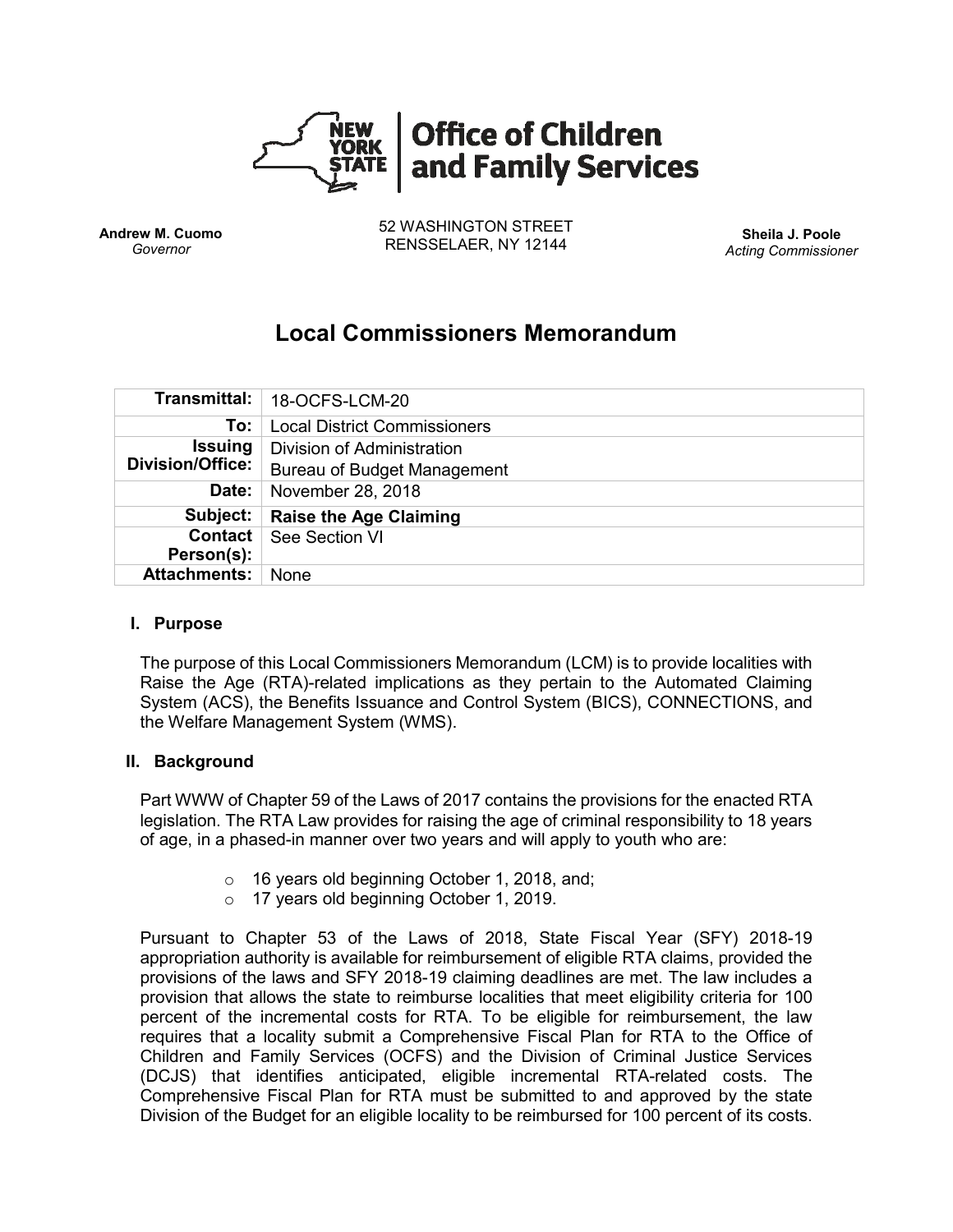A locality is deemed eligible if it meets the criteria set forth in State Finance Law § 54-m. All subsequent claims submitted by an eligible locality, except costs where separate guidance has been provided, such as secure and specialized secure detention for nonprovider counties and foster care costs reimbursed within the Maximum State Aid Rate (MSAR), must have been included in an eligible locality's DOB-approved Comprehensive Fiscal Plan for RTA. For eligible localities, 100 percent state reimbursement is available net of any federal funds for services and related expenses included in its DOB-approved Comprehensive Fiscal Plan for RTA that are provided to RTA-eligible youth.

## **III. Program Implications**

For the purposes of this claiming instruction, an RTA-eligible youth means, effective October 1, 2018, a 16-year-old who commits an act that results in the youth being at-risk of becoming, or results in the youth being, an alleged or adjudicated, juvenile delinquent, or, effective October 1, 2019, a 16 or 17-year-old who commits such an act and the youth is receiving eligible services solely as a result of committing such an act.

For purposes of this claiming instruction, RTA-eligible services could include the following for RTA-eligible youth:

- Foster care services
- **•** Preventive services
- Aftercare services
- **■** Independent living services
- **Program oversight and monitoring services**

For RTA-eligible youth placed in Foster Care under RTA or for those youth who are receiving RTA Services *ONLY,* it is imperative the State Charge code of "90" is entered in WMS to **reflect accurate claiming of RTA expenditures in BICS.**

For those youth already in foster care, or who are receiving preventive, or other child welfare services under an existing case at the time the youth becomes eligible for RTA services, and for whom foster care will continue to be provided under the original court order or case (prior to the youth being designated as RTA-eligible), no State Charge code of "90" should be entered into WMS. However, **an Accounts Adjustment will need to be done in BICS, to add the State Charge code of "90", for any RTA-related expenses**.

For those RTA-eligible youth in foster care as a juvenile delinquent under Article 3 of the Family Court Act, who were and will continue to receive preventive, or other services from an existing child welfare case established prior to the youth being designated as RTA eligible, the State Charge code of "90" must be entered into WMS. However, an Accounts Adjustment will need to be done in BICS to remove the State Charge of "90" for the non-RTA related services expenses.

Separate guidance will be provided for services not claimed through the processes included in this LCM. Policies, procedures, and system updates will continue to be released and the associated documentation updated accordingly.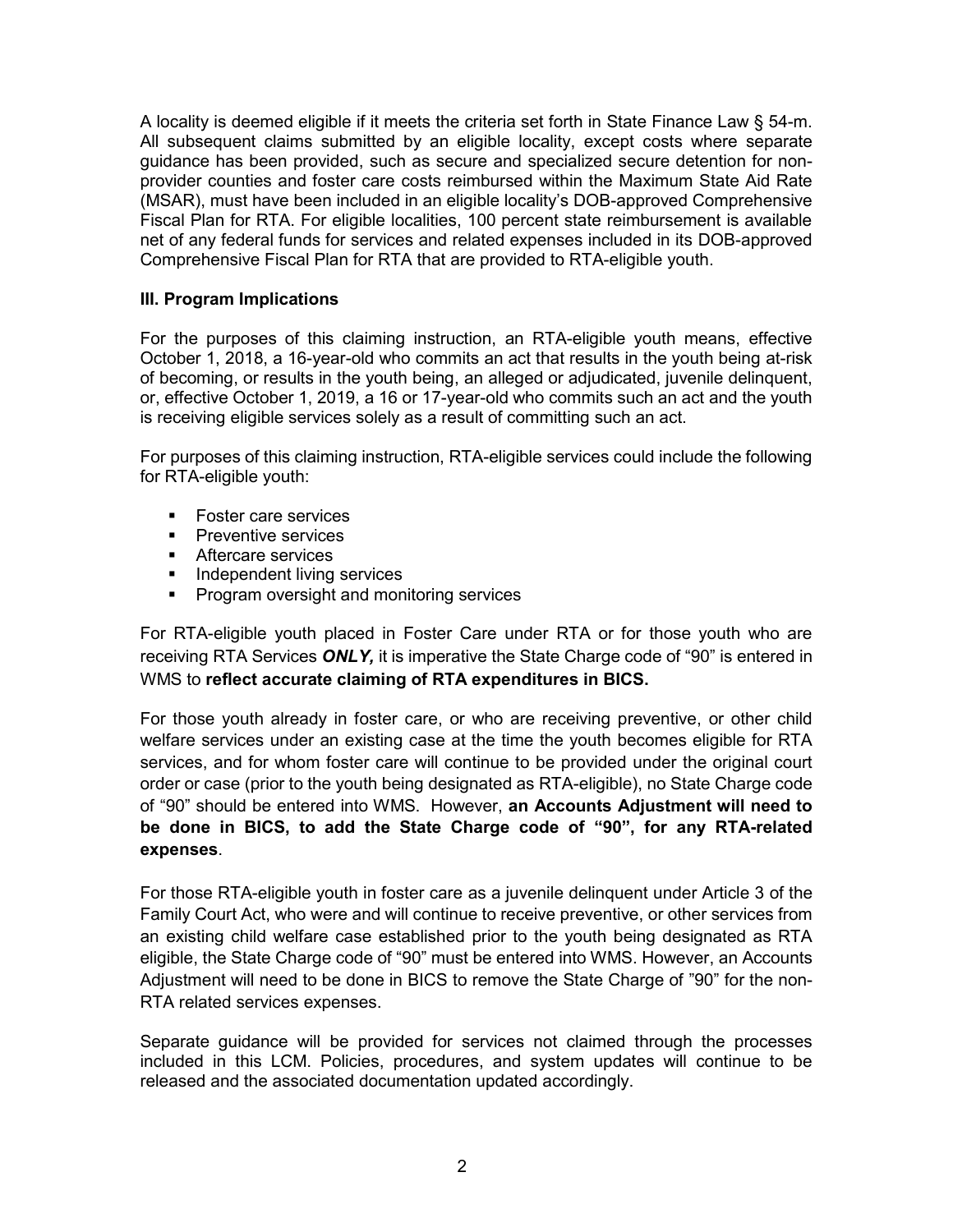## **System Implications**

## 1. CONNECTIONS

- LDSS Custody for RTA-eligible youth who are not already active in a Family Services Stage (FSS) an FSS must be opened in CONNECTIONS.
- OCFS Custody when an RTA-eligible youth is placed by OCFS in a foster care setting, the LDSS must open an FSS in CONNECTIONS.
- A new Legal Activity Code of "L900-RTA Date of Offense" will be available in CONNECTIONS on October 1, 2018. The L900 activity has no modifiers. The L900 code will *not* update to, or provide legal authority or reimbursement, in BICS. The date of the L900 activity cannot be earlier than October 1, 2018. An L900 activity can only be entered for RTA-eligible youth who are at least 16 years old as of the date of the L900 activity.
- A new program type of "Cong. Care Only-Raise the Age" will be available for entry by New York State staff for congregate care facilities in the Connections Resource Directory. Facilities that have a program type of "Cong. Care Only-Raise the Age" will have a vendor ID numbering convention of "00R#####." These facilities have been specifically designated by OCFS to only serve RTA-eligible youth who were at least 16 years of age at the time they committed an offense. This vendor ID numbering convention will not be used for facilities that will be serving RTAeligible youth in congregate foster care programs that are also serving other foster care youth.

### 2. WMS Services

- All current WMS edits that apply to Child Welfare services will also apply to youth designated as RTA-eligible youth.
- To identify RTA-eligible youth, effective October 1, 2018, a new State Charge code "90" Raise the Age has been created on the WMS Services case for use in the "SF" field on the Direct Services (WSUDIR) and Services Undercare/Maintenance Retroactive Eligibility (WSURET) screens. Entry of the code will only be allowed for those youth who are at least 16 years of age at the time they committed an act that constitutes a juvenile delinquency offense or committed an act that makes them at risk of becoming a juvenile delinquent but less than 23 years of age based on the WMS authorization FROM DATE. The youth must have a Direct Service (DIR) equal to 08, 25, 26 or IL. For RTA-eligible youth that also are involved in other open child welfare or juvenile justice cases, the State Charge code "90" should be entered in either WMS or BICS in accordance with the instructions set forth above under III. Program Instructions.
- Errors associated with new State Charge code:
	- ➢ 376–S/C Code 90–Individual must have a DIR of 08, 25, 26 or IL
	- ➢ 377–S/C Code 90–Individual is less than 16 years old, Recert if needed
	- ➢ 378–S/C Code 90-Individual is over 23 years old, Remove 90/Close Case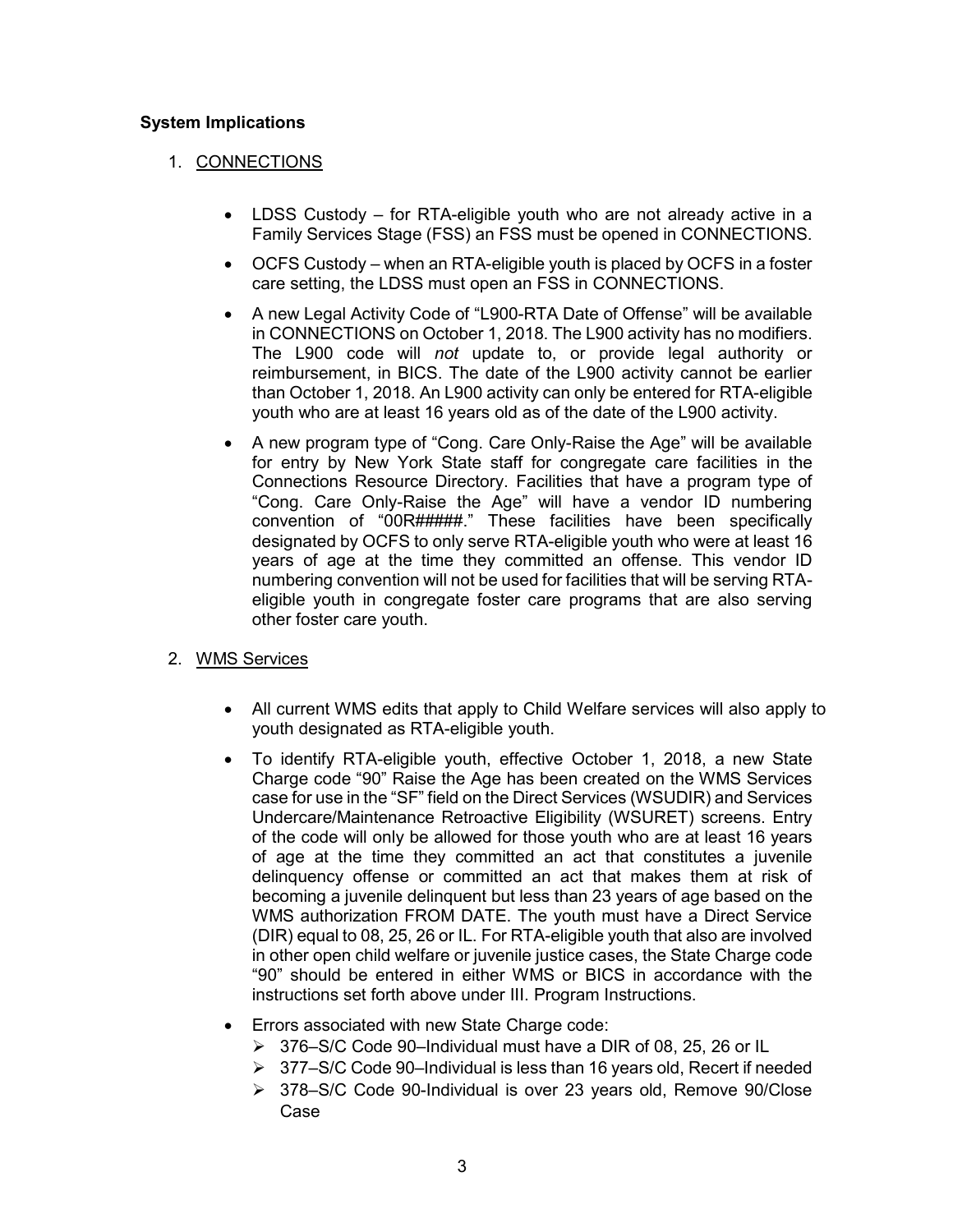- ➢ 390-S/C Code 90-State Charge not allowed for (Auth) From Date<10-01- 18
- ➢ 473-S/C Code 90-Individual older than 16 years old, Cancel or Override
- ➢ 302-Enter Valid S/F Code 2 Digit Char (03-11, 18-20, 30-31, 99 or 90)
- ➢ 510- Enter Valid S/F Code 2 Digit Char (03-11, 18-20, 30-31, 99 or 90)
- **Due to capped federal allocations, Title IV-B, Title XX, Title XX Below 200%, and Title IV-E Independent Living funding will not be used to support RTA. Though there is no federal reimbursement for RTA expenses from Title XX, Title XX Below 200%, or Title IV-E Independent Living funding, LDSS should claim in accordance with the federal eligibility criteria.** The ACS will calculate the federal share to be \$0 for any RTA claims submitted on Schedule G. RTA-eligible localities will receive 100 percent state RTA funding related to these claims, if the expenditure is for an RTA-eligible service provided to an RTA-eligible youth included in the locality's DOB-approved Comprehensive Fiscal Plan for RTA, pursuant to State Finance Law §54-m.
- **TANF statutory and regulatory provisions do not allow for the use of TANF/EAF funds for RTA-eligible youth. Therefore, LDSS must not use EAF eligibility code "04" or EAF suffix code "E" when authorizing RTA services.** OCFS will ask counties to make a claims adjustment if this is coded incorrectly. RTA eligible localities will receive 100 percent state RTA funding related to these RTA-eligible youth when they are properly claimed, if the expenditure is for an RTA-eligible service provided to an RTA-eligible youth included in the locality's DOB-approved Comprehensive Fiscal Plan for RTA, pursuant to State Finance Law §54-m.

### 3. BICS

- The "90" code will be transmitted via the BICS File Maintenance process from WMS to BICS in the same manner as current State/Federal Charge codes are transmitted.
- Existing BICS processes will allow the "90" code to pass through roster and pre-roster generation and attach to an issuance to be available for claiming.
- Existing BICS processes will allow the new "90" code to pass through voucher processing and attach to an issuance and be available for claiming.
- Checks for RTA Foster Care, Aftercare, and Preventive payments will be produced in accordance with the current process. Check Replacement, Check Cancelation and Check Reconciliation will all continue to process in the same manner as is currently done. This applies to both Direct and Indirect Checks. The existing BICS processes will allow the new "90" code to pass through with payment and be available for claiming on composites. There is no new BICS claiming category for RTA.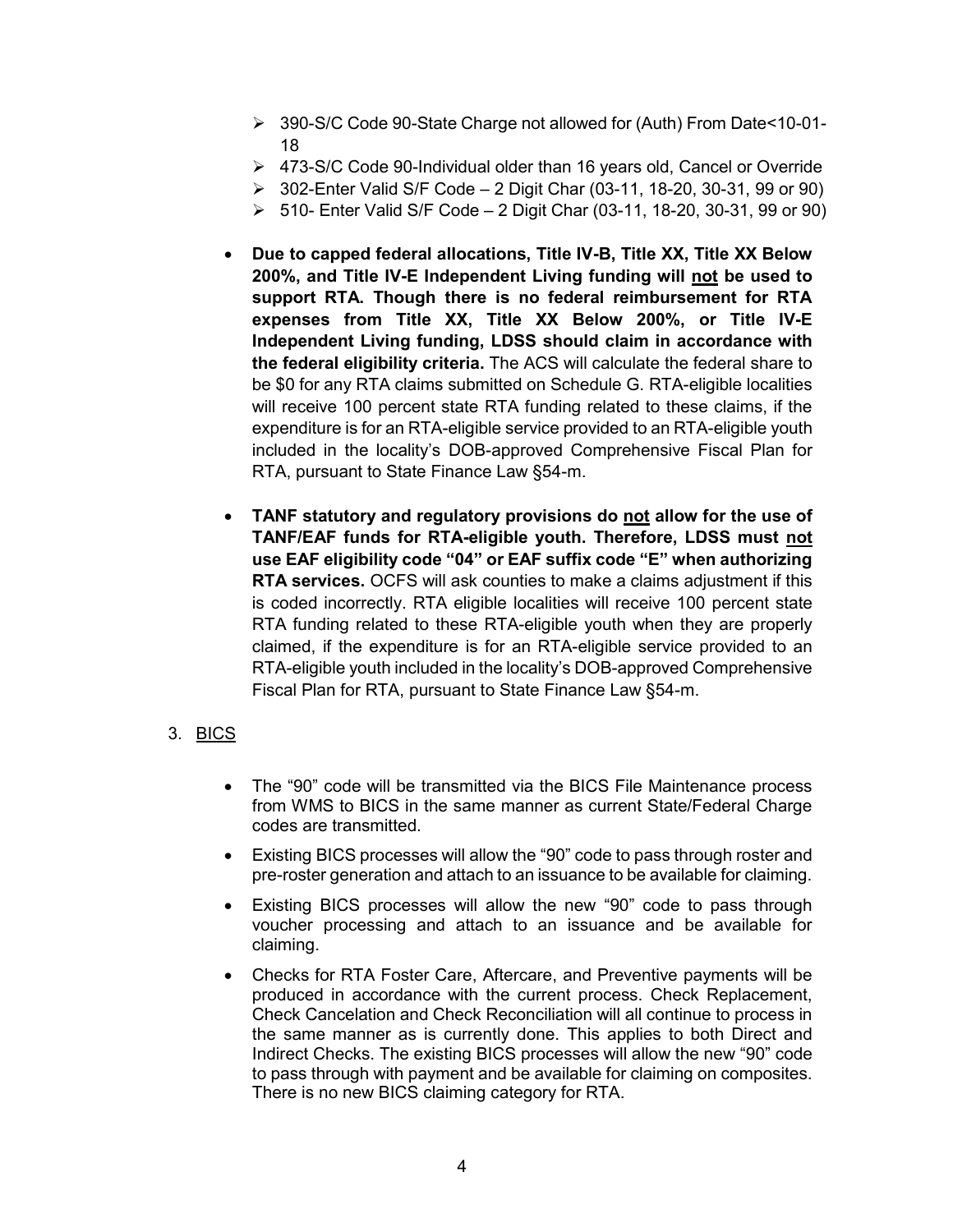- BICS Vendor Receivable screens LCMVR8 and LCMVR9, along with any Cash Management Sub-System (CAMS) screens that accept/display State/Federal Charge codes will allow entry of the State/Federal Charge code of "90".
- BICS will store and display the State/Federal Charge code of "90" in the same manner that current S/F codes are stored and displayed.
- BICS claiming edits (in both voucher processing and retroactive processes) will function as is currently done for all other payments for CINs with an S/F charge indicator.
- Payments for RTA-eligible youth will be subject to the same BICS claiming and reimbursement edits currently applied to all foster care payments.

#### 4. BICS Composites

When the S/F Charge code field is populated with "90", payments will be driven to the following line items on both the regular and supplemental composites:

• Schedule G: \* ITEM DAY-SERV-RTA-TITLE-XX ITEM DAY-SERV-RTA-XX-BELOW-200% ITEM FAM-PLAN-RTA-TITLE-XX ITEM FAM-PLAN-RTA-XX-BELOW-200% ITEM HOME-MAN-RTA-TITLE-XX ITEM HOME-MAN-RTA-XX-BELOW-200% ITEM HOME-SERV-RTA-TITLE-XX ITEM HOME-SERV-RTA-XX-BELOW-200% ITEM HOUSEKEEP-RTA-TITLE-XX ITEM HOUSEKEEP-RTA-XX-BELOW-200% ITEM CLIN-SERV-RTA-TITLE-XX ITEM CLIN-SERV-RTA-XX-BELOW-200% ITEM OTHER-SERV-RTA-TITLE-XX ITEM OTHER-SERV-RTA-XX-BELOW-200% ITEM EMER-CASH-SERV-RTA-TITLEXX ITEM EMER-CASH-SERV-RTA-XX-BELOW-200% ITEM EMER-GOODS/SHELT-RTA-TITLE-XX ITEM EMER-GOODS/SHELT-RTA-XX-BELOW-200% ITEM TRANS-RTA-TITLE-XX ITEM TRANS-RTA-XX-BELOW-200% ITEM PARENT-SERV-RTA-TITLE-XX ITEM PARENT-SERV-RTA-XX-BELOW-200% ITEM HEALTH-SERV-RTA-TITLE-XX ITEM HEALTH-SERV-RTA-XX-BELOW-200% ITEM AFTERCARE-SERV-RTA-TITLE-XX ITEM AFTERCARE-SERV-RTA-XX-BELOW-200%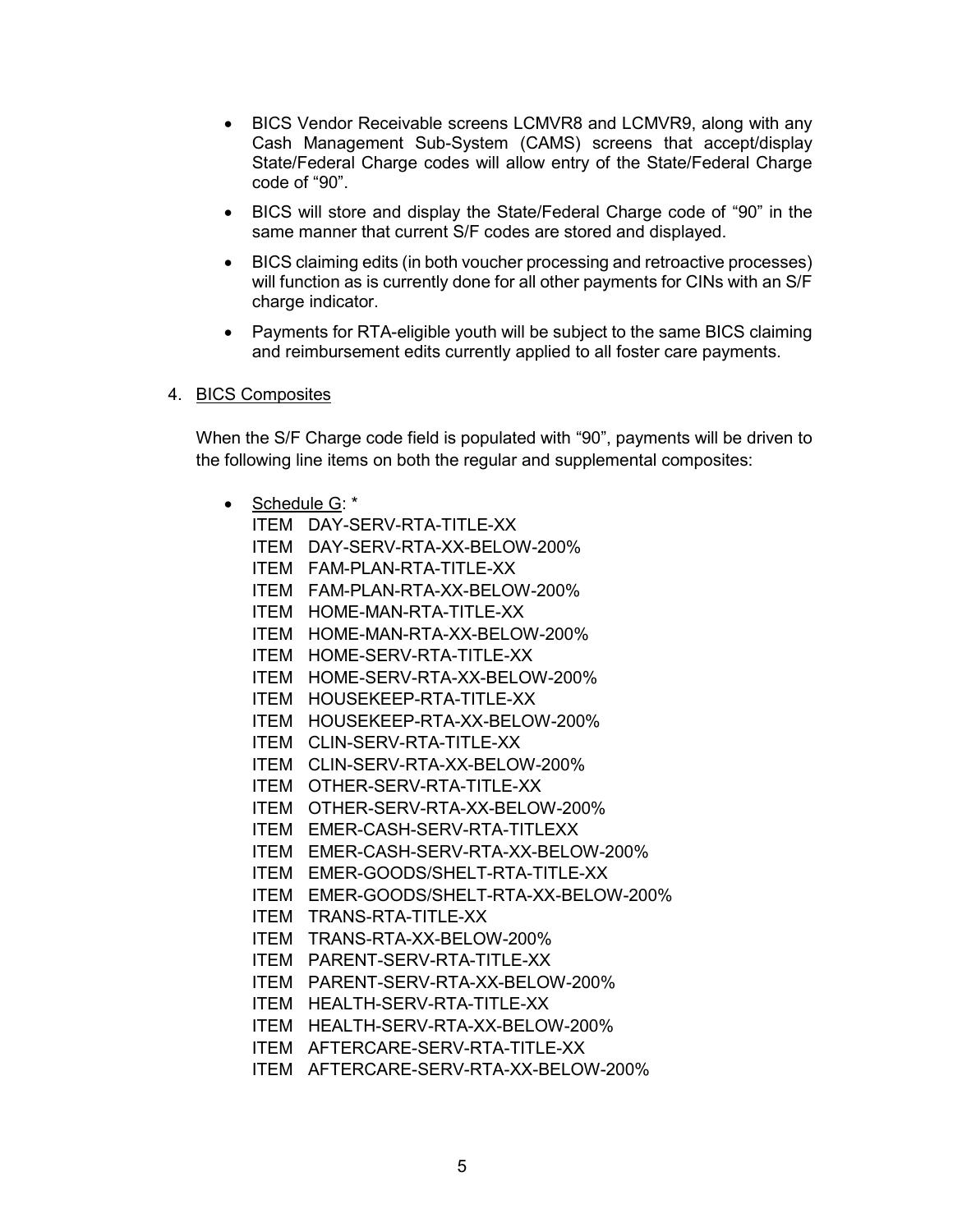- o Due to capped federal allocations, Title IV-B, Title XX, and Title XX Below 200% funding will **not** be used to support RTA. Though there is no federal reimbursement for RTA expenses from Title XX or Title XX Below 200%, LDSS should claim in accordance with the federal eligibility criteria. The ACS will calculate the federal share to be \$0 for any RTA claims submitted on Schedule G. RTA-eligible localities will receive 100 percent state RTA funding related to these claims, if the expenditure is for an RTA-eligible service provided to an RTA-eligible youth included in the locality's DOB-approved Comprehensive Fiscal Plan for RTA, pursuant to State Finance Law §54-m.
- o RTA-eligible youth in Congregate Care Only-Raise the Age facilities with a vendor ID numbering convention of "00R#####" and specifically designated by OCFS to only serve RTA-eligible youth who were at least 16 years of age at the time they committed an offense will receive aftercare services beginning concurrently with the youth's admission to the program. The program will provide aftercare services for these RTA-eligible youth for the duration of a youth's required participation in the program, including community supervision. Aftercare services for these RTA-eligible youth will be reimbursed in accordance with a rate established annually by OCFS and identified with service type 48.
- o RTA-eligible youth placed in a foster care program other than a Congregate Care Only-Raise the Age Facility with a vendor ID numbering convention of "00R#####" and specifically designated by OCFS to only serve RTA-eligible youth who were at least 16 years of age at the time they committed an offense may receive aftercare services after being released from the foster care program. Aftercare services for these RTA-eligible youth will be reimbursed in accordance with current practice and identified with service type 48.
- Schedule H:
	- o **TANF statutory and regulatory provisions do not allow for the use of TANF/EAF funds for RTA youth. Therefore, LDSS must not use EAF eligibility code "04" or EAF suffix code "E" when authorizing RTA services.** OCFS will ask counties to make a claims adjustment if this is coded incorrectly. An RTA-eligible locality will receive 100 percent state RTA funding related to these expenditures when they are properly claimed, if the expenditures are for an RTA-eligible service provided to an RTA-eligible youth included in the locality's DOBapproved Comprehensive Fiscal Plan for RTA, pursuant to State Finance Law §54-m.
	- o RTA-eligible youth in Congregate Care Only-Raise the Age facilities with a vendor ID numbering convention of "00R#####" and specifically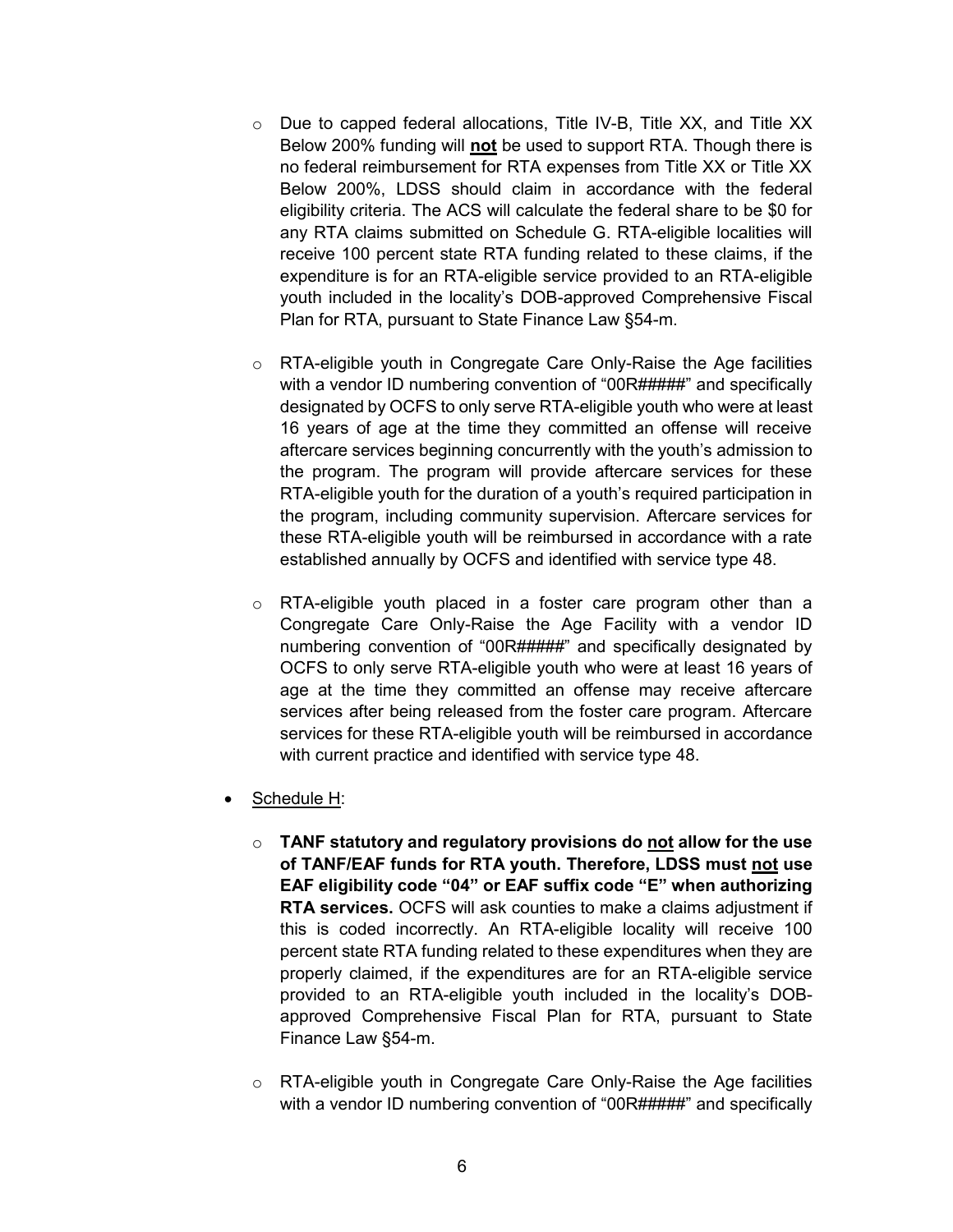designated by OCFS to only serve RTA-eligible youth who were at least 16 years of age at the time they committed an offense will receive aftercare services beginning concurrently with the youth's admission into the program. The program will provide aftercare services for these RTA-eligible youth for the duration of a youth's required participation in the program, including community supervision. Aftercare services for these RTA-eligible youth will be reimbursed in accordance with a rate established annually by OCFS and identified with service type 48.

- o RTA-eligible youth placed in a foster care program other than a Congregate Care Only-Raise the Age Facility with a vendor ID numbering convention of "00R#####" and specifically designated by OCFS to only serve RTA-eligible youth who were at least 16 years of age at the time they committed an offense may receive aftercare services after being released from the foster care program. Aftercare services for these RTA-eligible youth will be reimbursed in accordance with current practice and identified with service type 48.
- Schedule K:

ITEM FCA-RTA-FP ITEM FCA-RTA-FNP ITEM FCA-RTA-NR

ITEM RTA-FOS-HM-FP ITEM RTA-FOS-HM-FNP ITEM RTA-FOS-HM-NR ITEM RTA-FOS-HM-VA-MISC-FP

- Schedule RF-4:
	- ITEM ILS-AOR-RTA
	- ITEM ILIV-STR-RTA
	- ITEM VOC-TRNG-RTA
	- ITEM ACAD-SSV-RTA
	- ITEM ILS-STIP-RTA
	- ITEM AFTER-CARE-RTA
	- ITEM ROOM-AND-BOARD-RTA
	- o Due to capped federal allocations, Title IV-E independent living funding will **not** be used to support RTA. Though there is no federal reimbursement for RTA expenses from Title IV-E independent living funds, LDSS should claim as if they were eligible for these federal funds. The Automated Claiming System will calculate the federal share to be \$0 for any RTA claims submitted on Schedule RF-4. RTA-eligible localities will receive 100 percent state RTA funding related to these claims that otherwise would have been reimbursed with federal funds when they are properly claimed, if the expenditure is for an RTA-eligible service provided to an RTA-eligible youth included in the locality's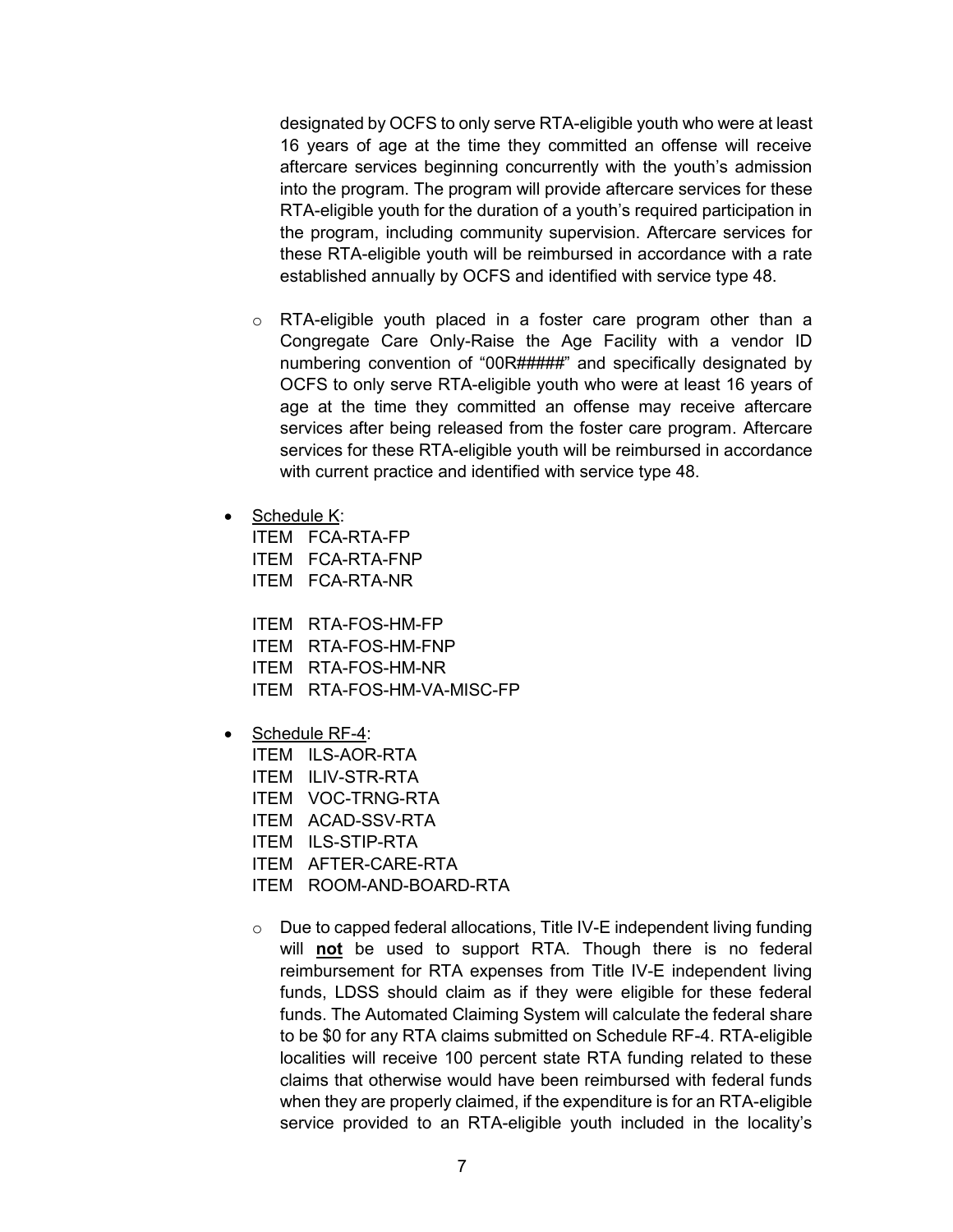DOB-approved Comprehensive Fiscal Plan for RTA, pursuant to State Finance Law §54-m.

Additional information regarding BICS processing for RTA payments and claiming is in a separate SSPS Liaisons letter dated October 16, 2018.

## **IV. Claiming**

For RTA-eligible localities, settlement payments for RTA claiming will be made monthly on a three-month lag, consistent with existing Automated Claiming System settled claims, up to the locality's DOB-approved Comprehensive Fiscal Plan for RTA amount. These claims must be final accepted in the ACS within 21 months after the end of the period in which the expenditure was made.

The *Fiscal Reference Manual* (FRM) is being updated to reflect the specific instruction for RTA. The FRM is available at [http://otda.ny.gov/resources/fiscal-reference/.](http://otda.ny.gov/resources/fiscal-reference/) General instructions follow:

- RF-2: RTA claims will work like other claims on these schedules. The BICS code will drive RTA Expenses to unique RTA columns. The expenditures for Title XX and Title XX Below 200% eligible services for RTA-eligible youth that are eligible for Title XX or Title XX Below 200% must be claimed on Schedule G. The expenditures for foster care services for RTA-eligible youth will be claimed on Schedule K. Effective October 1, 2018 for 16-yearolds and October 1, 2019 for 17-year-olds, these expenditures must be solely as a result of the youth committing an act on or after those dates that results in the youth being, or being at risk of becoming, an alleged or adjudicated juvenile delinquent.
- RF-4: RTA claims will work like other claims on these schedules. The BICS code will drive RTA Expenses to unique RTA columns.
- RF-2A: RTA administration claims will be separately identified on the Schedule D2. These costs will not flow through the Random Moment Survey (RMS) for distribution among the related programs. This will provide for RTA-eligible localities to be fully reimbursed for RTA-related costs at 100 percent state share if the costs are included in the locality's DOBapproved Comprehensive Fiscal Plan for RTA, pursuant to State Finance Law §54-m. Appropriate claiming documentation must be maintained at the LDSS level to be produced upon audit.
- RF-17 Special Project: For RTA-eligible costs that do not have an existing claiming process, OCFS may use an RF17 Special Project.

### **V. Contact Information**

### **Any fiscal questions regarding the RTA Program should be directed to:**

Shonna Clinton, Chief Budgeting Analyst, Bureau of Budget Management, (518) 474-1361, [Shonna.Clinton@ocfs.ny.gov](mailto:Shonna.Clinton@ocfs.ny.gov)